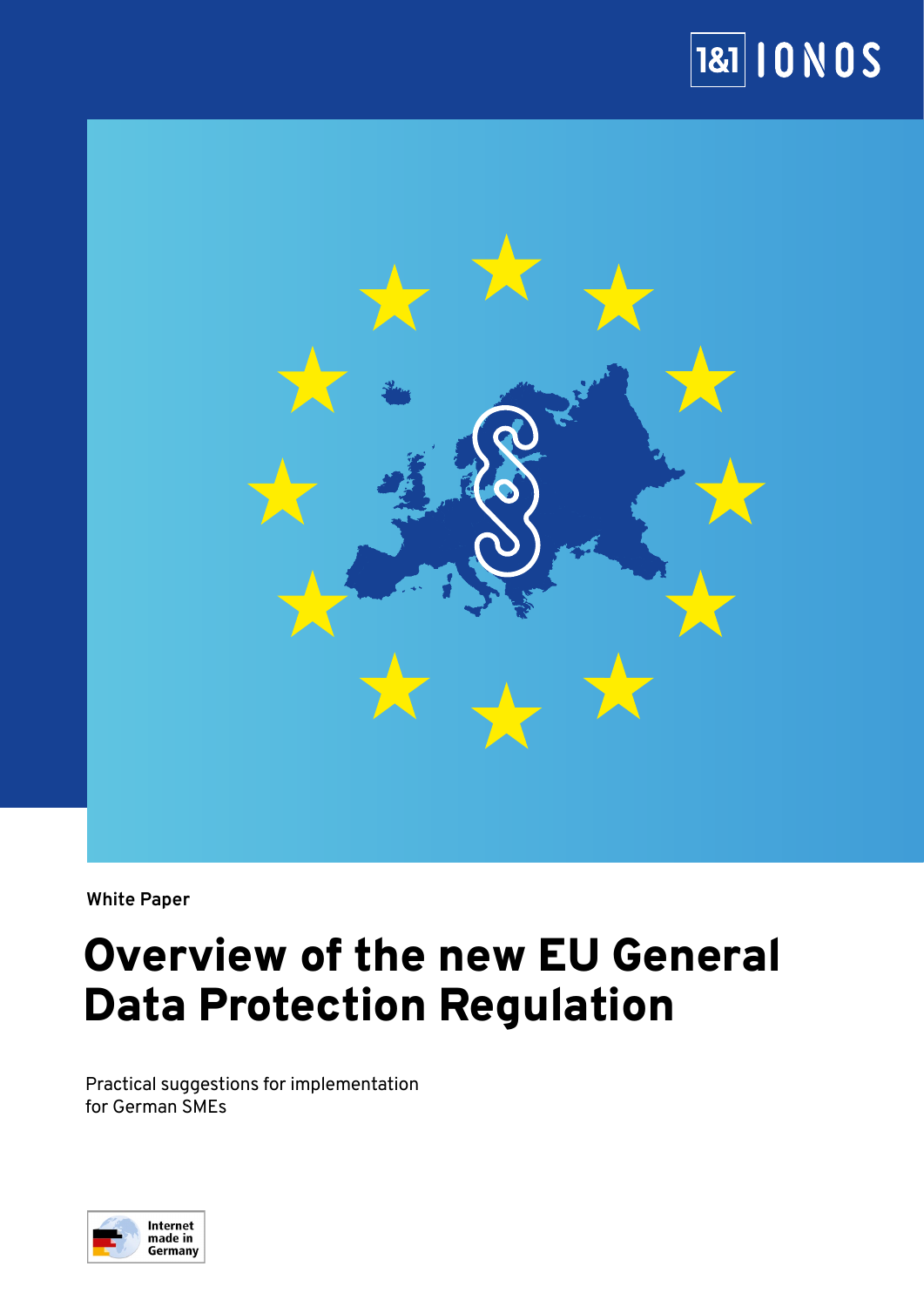

# **1. Table of contents**

| 1. |                                                                                       | 2              |
|----|---------------------------------------------------------------------------------------|----------------|
| 2. |                                                                                       | 3              |
| 3. |                                                                                       | $\overline{4}$ |
|    |                                                                                       | 4              |
| 5. |                                                                                       |                |
|    |                                                                                       |                |
|    |                                                                                       |                |
|    |                                                                                       |                |
|    |                                                                                       |                |
|    | e) Special processing situation: video surveillance ________________________________7 |                |
|    |                                                                                       |                |
|    |                                                                                       |                |
|    |                                                                                       |                |
| 6. |                                                                                       |                |
|    |                                                                                       | 8              |
|    |                                                                                       |                |
|    |                                                                                       |                |
| 7. |                                                                                       |                |
|    |                                                                                       |                |
|    |                                                                                       |                |
|    |                                                                                       |                |
|    |                                                                                       |                |
| 8. | Technical measures ____________                                                       | $\sim$ 13      |
|    |                                                                                       |                |
|    |                                                                                       |                |
|    |                                                                                       |                |
|    |                                                                                       |                |
|    |                                                                                       |                |
|    |                                                                                       |                |
|    |                                                                                       |                |
|    |                                                                                       |                |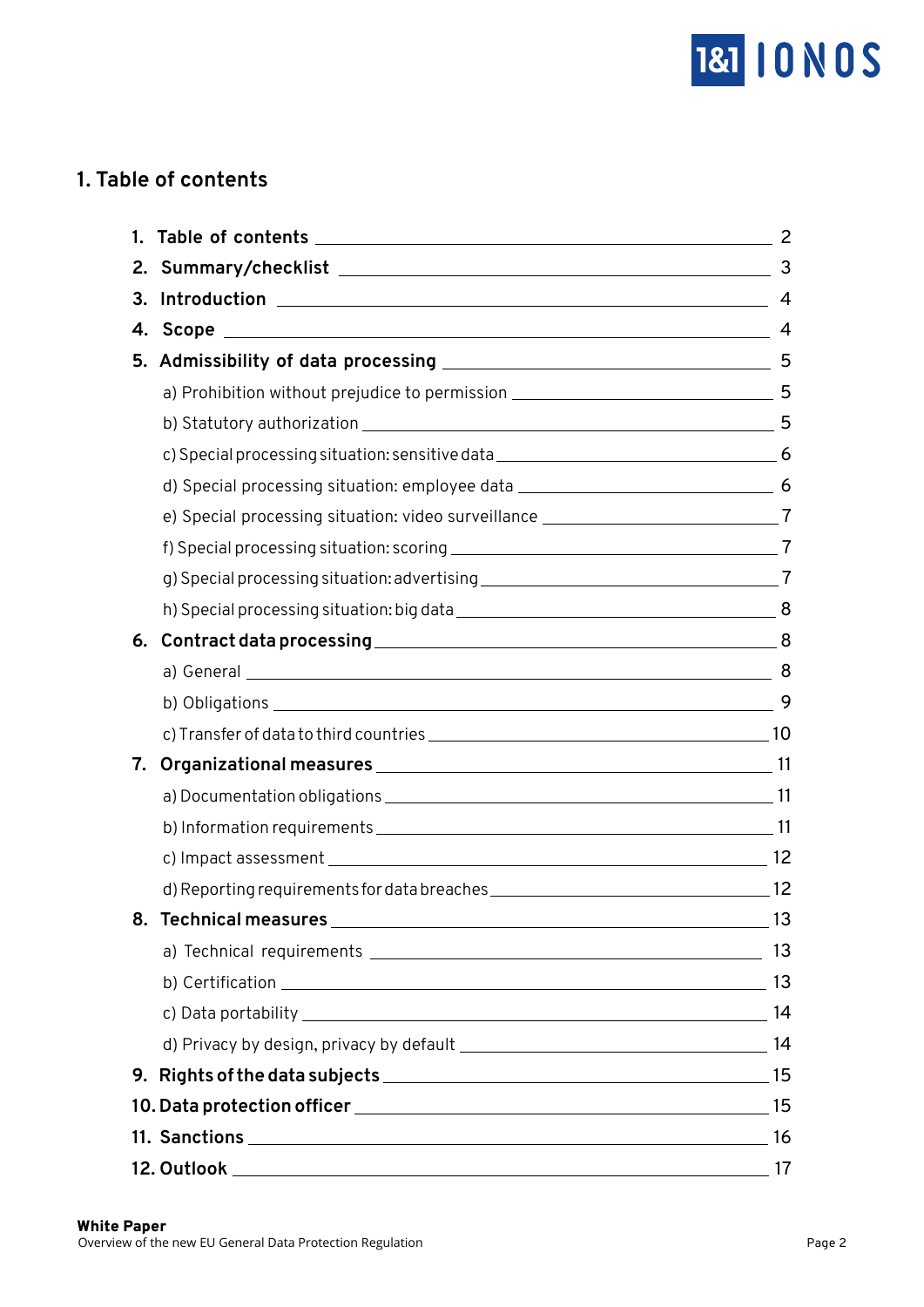

# <span id="page-2-0"></span>**2. Summary/Check List**

### **Summary**

The new EU Basic Data Privacy Regulation applies to all companies in the European Union as of May 25, 2018 and establishes a number of new obligations under the data protection law. It does not just apply to EU companies, but also to companies headquartered in third countries that offer goods/services to EU citizens. New additions to the law include, initially, the direct liability of data processors (IT service providers), significantly higher administrative fines (up to 4% of the group global sales or EUR 20 million) and a single supervisory authority for group companies (one-stop shop). The following important provisions have been added: expanded obligations to provide documentation, supporting evidence and information, privacy impact assessments, the right to be forgotten, maintaining a record of the processing activities, expanded obligations in the event of data breaches, privacy by design/default, the right of data portability and expanded rights for the data subjects. The basic principles of the right of information self-determination, prohibition without prejudice to permission, data avoidance and minimization, earmarking and transparency shall continue to apply.

### **Check list**

The following points must be implemented by May 25, 2018:

- $\triangleright$  Documenting all business processes (accountability)
- $\overline{\phantom{a}}$  Reviewing the business processes with regard to the existence of permission
- $\vee$  Documenting the weighing of interests during processing based on legitimate interests
- $\triangleright$  Creating and revising a record of processing activities
- $\triangleright$  Establishing a procedure for a privacy impact assessment
- $\triangleright$  Revising declarations of consent and, if necessary, obtaining new ones from the data subjects
- $\vee$  Redesigning the instructions for the data subjects (data privacy statement, etc.)
- $\cdot$  Implementing reporting procedures in the event of data breaches
- $\triangleright$  Reviewing the legal compliance of data transfers within the company and to third party companies
- $\triangleright$  Amending existing contract data processing contracts and signing new ones with service providers
- $\triangleright$  Developing/revising a plan for deletion of the data and setting up procedures for deleting the data upon request
- $\triangleright$  Making the right to data portability technically possible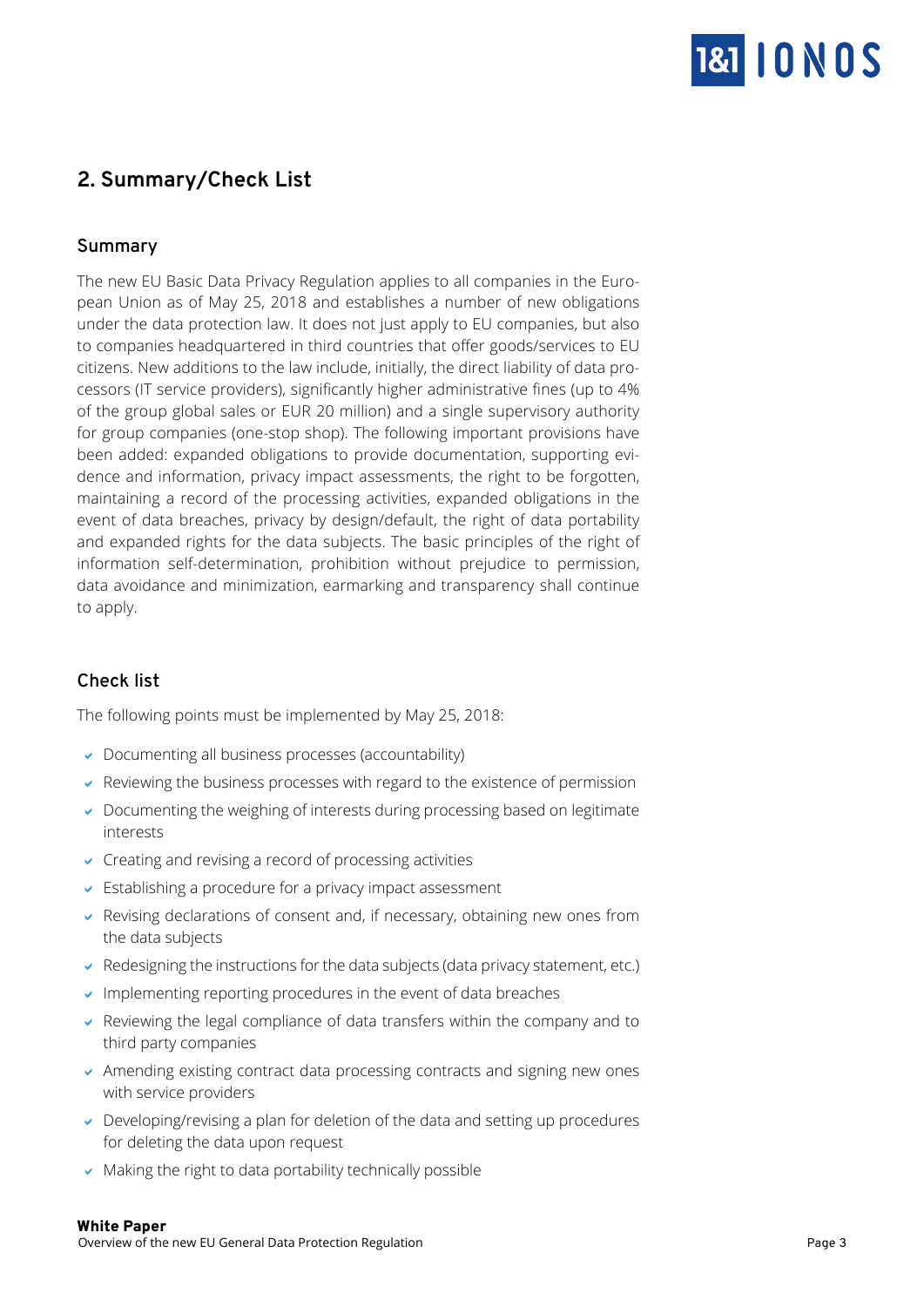

- <span id="page-3-0"></span> $\blacktriangleright$  Integrating privacy by design/default as fundamental principles in the development process
- $\triangleright$  Revising data protection guidelines for employees

# **3. Introduction**

The new EU Regulation 2016/679 on the protection of natural persons with regard to the processing of personal data and on the free movement of such data and repealing Directive 95/46/EC (General Data Protection Regulation or "GDPR") entered into force on May 24, 2016 and comes into effect on **May 25, 2018**. The German law on implementing the GDPR, the new Federal Data Protection Act (Bundesdatenschutzgesetz or "BDSG-new" for short), was announced in the German Federal Gazette on July 5, 2017; it also enters into force on May 25, 2018. Therefore, the legal foundations for the new data protection law do exist.

Many companies, particularly SMEs, have not yet looked into the issue. They assume that the beginning of 2018 is early enough to start **implementing** the law. In view of the fact that all of the business processes and data transfers have to be analyzed, all of the documents related to data protection have to be revised and new technical procedures need to be implemented, companies should not wait to start implementing the new provisions. This guideline provides a 17-page overview of the most important contents of the GDPR and practical suggestions on how to implement it within the company.

### **4. Scope**

l

The new GDPR applies, on the one hand, to companies that process personal data in the context of the activities of an establishment in the European Union (the **establishment principle**). On the other hand, it also applies to companies that do not have an establishment in the EU, but offer their goods and services to people residing there (**law of the place where relevant performance occurs**) or monitors them there, according to Article 3 of the GDPR<sup>1</sup> . Companies like Google or Facebook would therefore also fall under the GDPR even though they do not have an establishment in the EU, since they offer their goods or services to EU citizens. According to Article 27, companies like these must designate a representative in the EU to act as contact person to data subjects and supervisory authorities.

<sup>1</sup> All of the following Articles that do not cite the legal basis are Articles of the GDPR.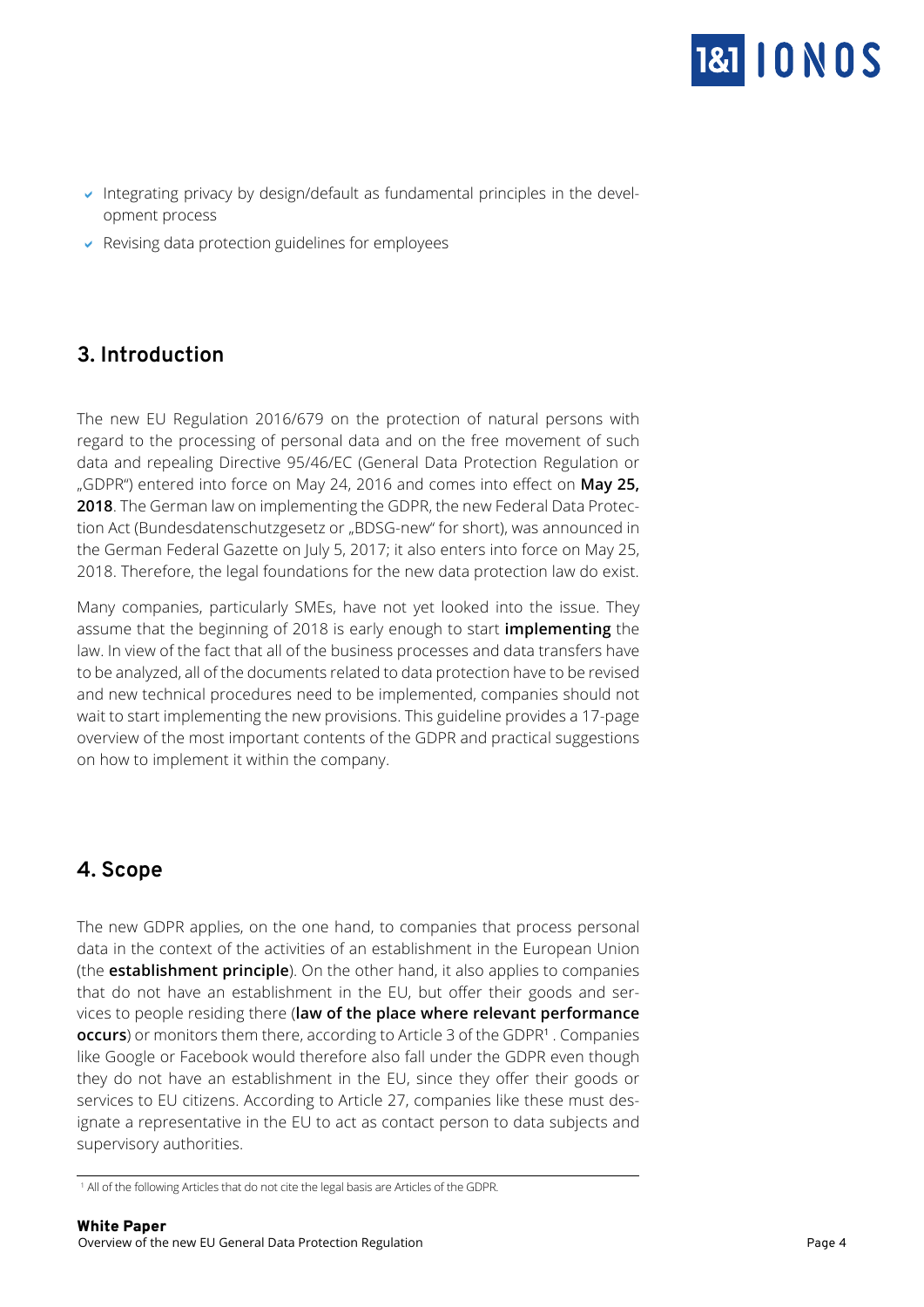

# <span id="page-4-0"></span>**5. Admissibility of data processing**

### **a) Prohibition subject to authority approval**

The GDPR, just like the previous EU Data Protection Directive 95/46/EC and German Data Protection Act, stipulates that personal data may only be processed if the data subject has given its consent (prohibition subject to authority approval). Companies must therefore ensure that the data subject has given consent for the respective processing of the personal data or there is an EU or member state law that deems it necessary. According to Article 6, processing shall be only **lawful** if it is necessary for the performance of a contract or necessary in order to protect a vital interest.

Article 7 governs the conditions for **consent**, which requires the company to provide proof of the consent. However, unlike with the old GDPR, that consent is no longer required to be in writing. In the future, companies can therefore also obtain consent **electronically** or otherwise, but it should be noted that the burden of proof is on the company. Companies are prohibited from making performance of a contract dependent on consent, provided that the data are not required for actual performance of the contract (**prohibition of coupling**).

**Practical tip:** *According to Recital 171, any already existing consent shall remain valid if the manner in which the consent has been given is in line with the conditions of this regulation. However, since Article 13 mandates much more comprehensive information requirements, all of your consent templates should be revised accordingly.*

### **b) Statutory authorization**

The processing of personal data without a data subject's consent is only permitted in the exercise of official authority (Art. 6). In addition to the necessity for the performance of a contract (question: is processing the personal data in question necessary for the performance of the contract?) and for the **purposes of legitimate interests**, and are there exceptional cases for this, such as for compliance with a legal obligation, to protect vital interests or to perform tasks in the public interest. It is important that the processing is carried out for the purposes of legitimate interests. This option will most likely play the biggest role in data protection in the future. In the weighing of interests companies will have to determine whether there are interests of the data subjects not worthy of protection that are more important than their own legitimate interests in using the data. The data in question may be processed only if this is not the case. The weighing of interests must be documented, because the data protection authorities will ask for this documentation during the next audit. The (new) right to object, which allows the data subject to object to the processing of their data based on legitimate interests in accordance with Article 21 of the GDPR is also important, although here the exception in Article 36 of the new GDPR should be taken into consideration in cases of public interest.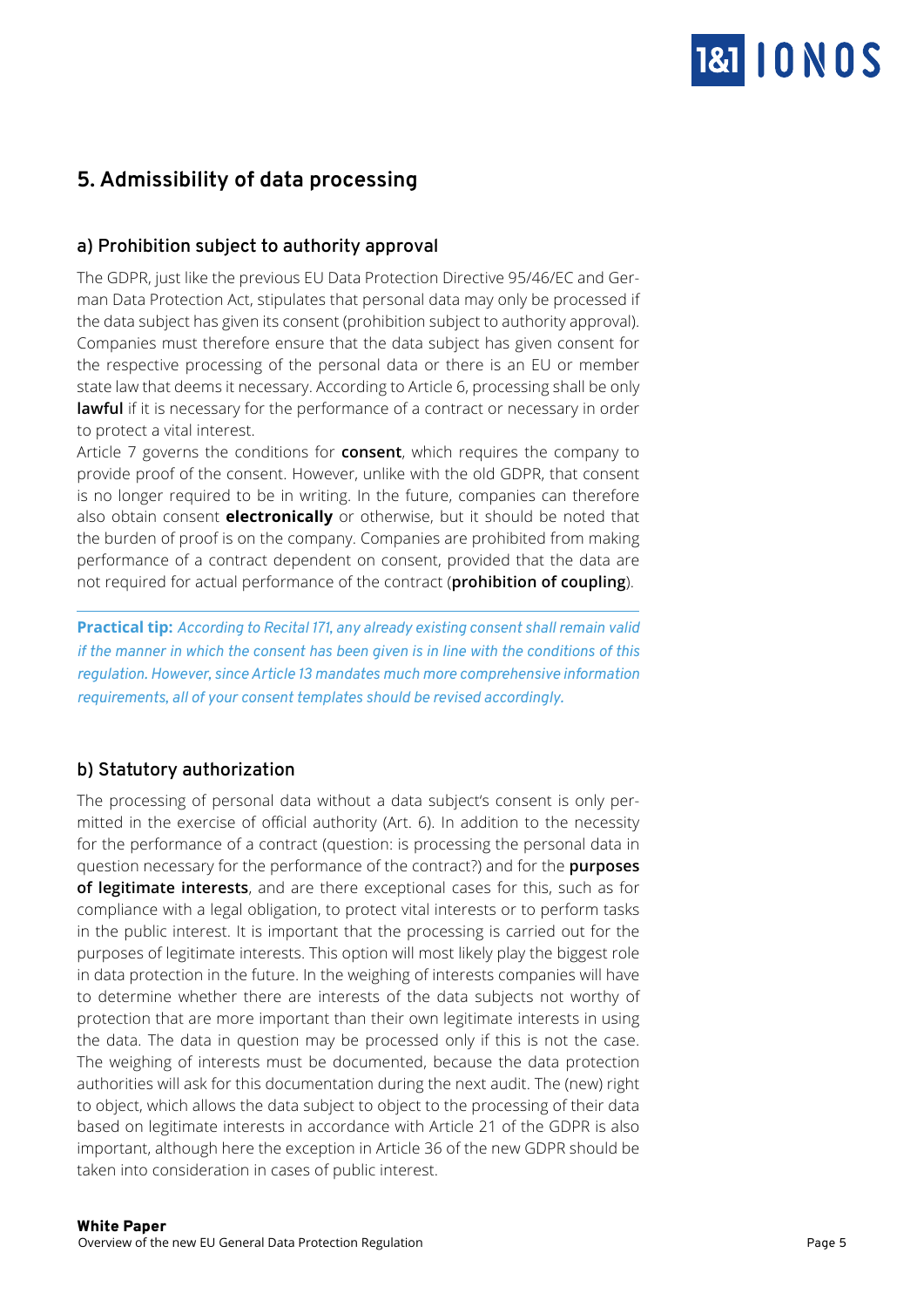

**Practical tip:** *Documenting the balance of interests was advisable until now, but was not mandatory. This is therefore a tedious yet important new task in the implementation of the GDPR in all cases in which the processing of personal data cannot be based on performance of the contract or consent.*

### **c) Special processing situation: sensitive data**

<span id="page-5-0"></span>

Article 9 includes special provisions in the event of processing extremely sensitive data. According to Article 9, the processing of personal data revealing racial or ethnic origin, political opinions, religious or philosophical beliefs, or trade union membership, and the processing of genetic data, biometric data for the purpose of uniquely identifying a natural person, data concerning health or data concerning a natural person's sex life or sexual orientation is only permitted if certain conditions are met. For example, this is the case when there is consent or the necessity of medical treatment. The German law includes additional provisions concerning permission in Section 22 of BDSG-new, for example when the processing is required in accordance with the Social Insurance Code (Sozialgesetzbuch, SGB). While citing examples of particular cases, paragraph 2 of this provision also stipulates that appropriate technical and organizational measures be taken while taking into account the state of the art to safeguard sensitive personal data; Sections 27 and 28 of BDSG-new must also be noted.

**Practical tip:** *Avoid processing sensitive data to the extent that it is operationally feasible. The supervisory authorities pay special attention to this and require extremely accurate documentation. However, if you must process sensitive data, always base the processing of that data on the data subject's consent, which must be worded very clearly.*

### **d) Special processing situation: employee data**

There is no special consideration given to the protection of employee data in the GDPR. However, German lawmakers included provisions in Section 26 of BDSG-new that expand on Section 32 in the previous version. Personal data can continue to be processed where necessary for performance of a contract or to detect crimes. What is new is the admissibility if it is necessary to comply with legal obligations to fulfill work agreements or collective agreements. The basis of consent in the employment relationship is also covered for the first time in Section 26(2) BDSG-new. According to this, the employee's consent may only be considered to have been freely given if it is associated with a legal or economic advantage for the employee or if the employer and employee are pursuing the same interests. Consent must always be given in written form.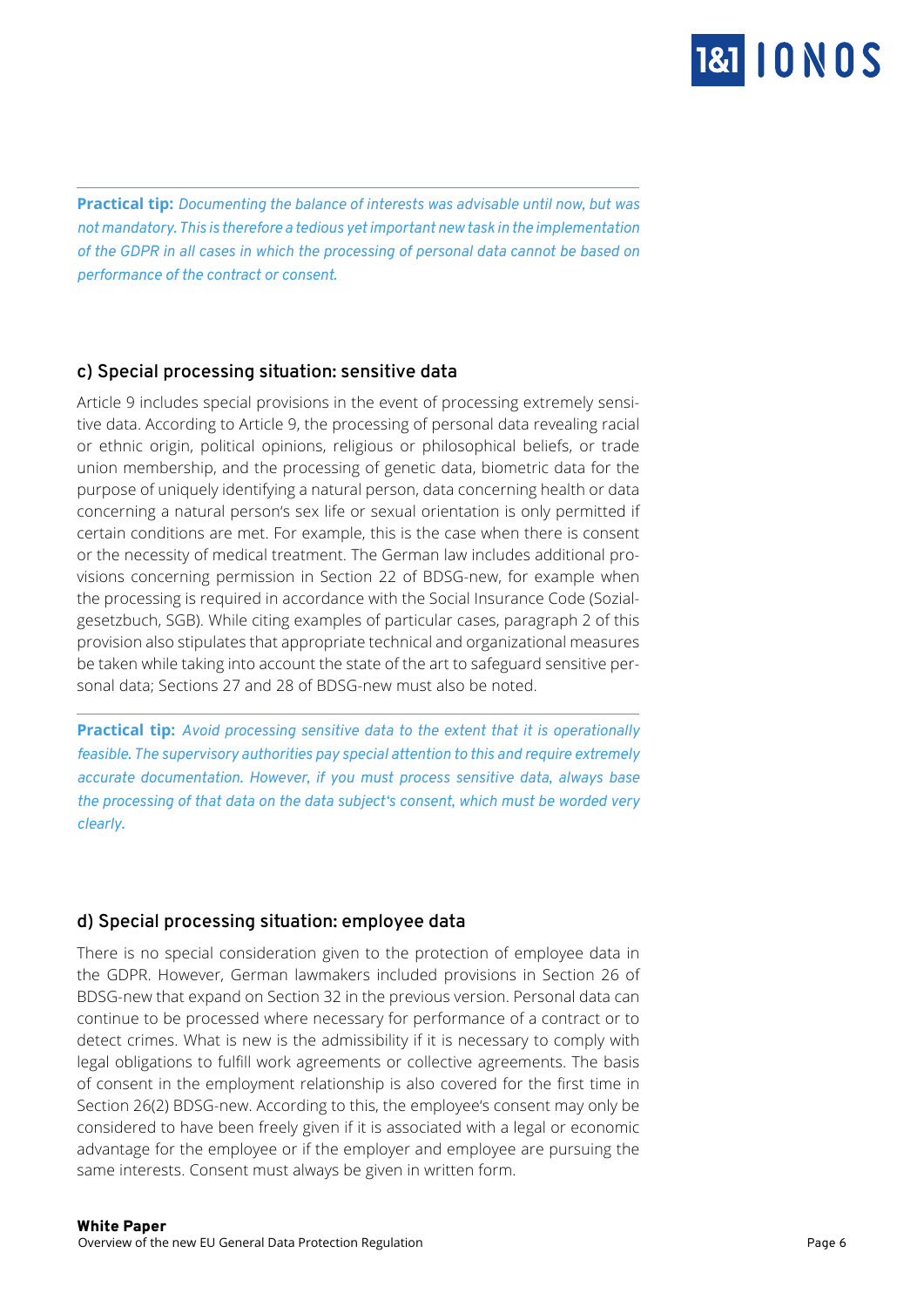

**Practical tip:** *Avoid employee consent in the employment relationship. It can be withdrawn at any time unless it is specifically given in a works agreement. Instead, you should base the processing of employees' personal data (when possible) on the necessity of performance of a contract or ensure effective anonymization of the employee data, which cancels the need for data protection.*

### **e) Special processing situation: video surveillance**

<span id="page-6-0"></span>

Video surveillance is not expressly regulated in the GDPR. As for the lawfulness of processing without consent, the general provision of Article 6 (1) (f), i.e. processing based on legitimate interests, therefore applies. As such, before installing a video surveillance system you must perform a documented weighing of interests and, if there are risks for the data subjects, as well as a (well-documented) data protection impact assessment in accordance with Article 35 (see number 5c below). The individual video cameras must be listed in the record of processing activities. From a data protection standpoint, video surveillance involves significant costs for its implementation, so the supervisory authorities have high requirements for it. When monitoring publicly accessible areas, Section 4 of BDSG-new, which states that a company's video surveillance is only permitted when necessary to exercise the right to determine who shall be allowed or denied access or to pursue legitimate interests, must be observed; the latter is only permitted when the weighing of interests is positive (see item 3 (c) above in this regard). Other new provisions include the expanded obligation to provide information: the fact that the area is being monitored and the controller's name and contact details must be identifiable in an appropriate location as early as possible.

**Practical tip:** *Video surveillance requires "Advanced data protection." Let the professionals handle it and make sure that the data protection impact assessment is adequately documented.*

### **f) Special processing situation: scoring**

Scoring (determining the probability of defaulting on a loan, for example) is not expressly regulated in the GDPR. However, Section 31 BDSG-new contains national special rules that are understood as ascertaining the probability for the weighing of interests (see item 3 (c) above). In particular, it defines negative traits that make scoring inadmissible, such as only using address data, for example.

### **g) Special processing situation: advertising**

Processing personal data for advertising purposes is also not expressly regulated in the GDPR. You must therefore once again weigh the interests – provided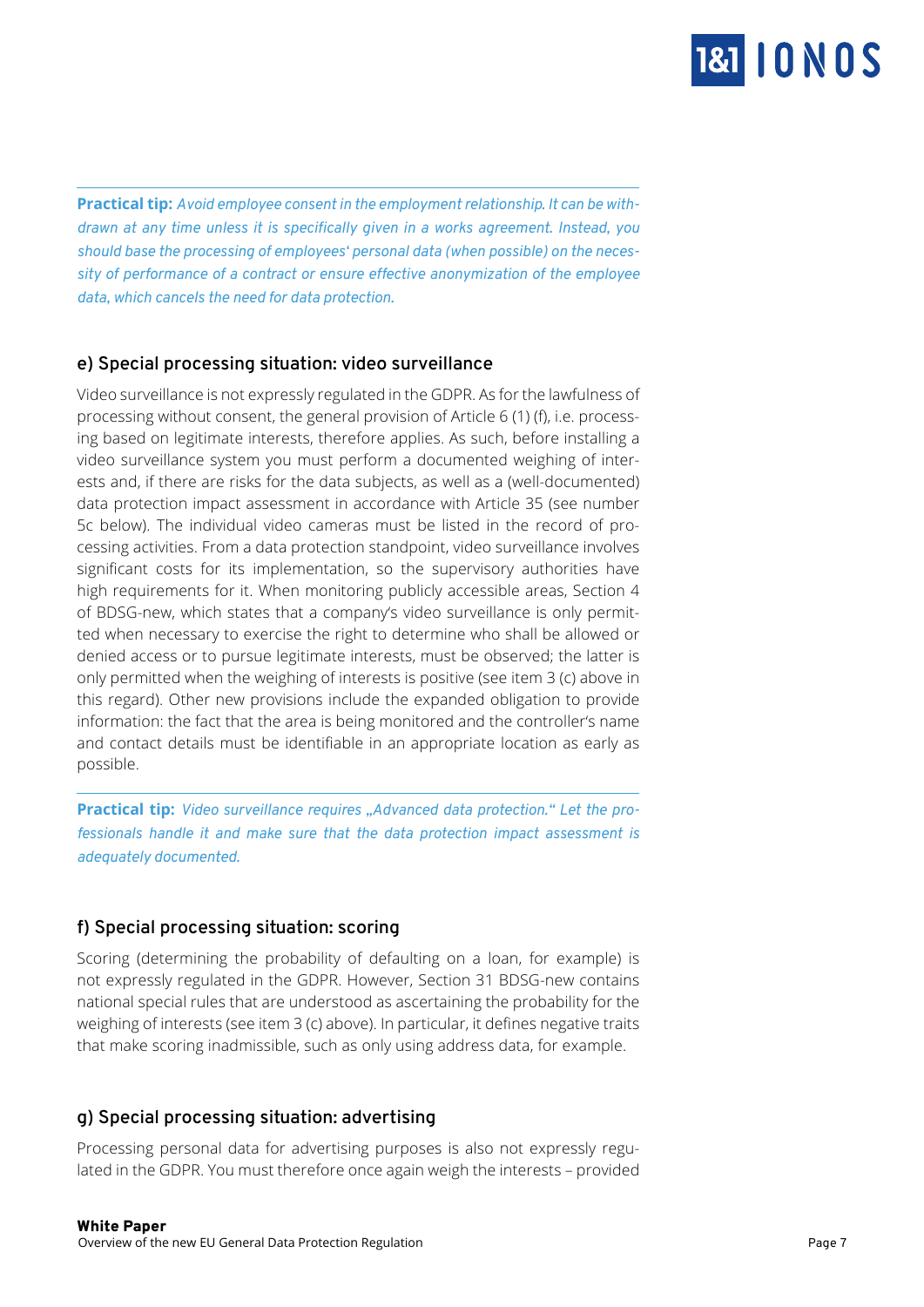

<span id="page-7-0"></span>no consent has been given. Recital 47 of the GDPR expressly recognizes that a "legitimate interest" exists in the case of direct advertising, so the legitimate interests of the data subject should be carefully assessed when documenting the weighing of interest. The data subject's right to object should once again be noted in accordance with Article 21 (here paragraph 2), this also applies to the required obligations to provide information pursuant to Articles 13 and 14 (see item 5 (b) below).

**Practical tip:** *Section 7 of the Act against Unfair Competition (UWG) should also be observed when processing data for advertising purposes. It contains the concrete specifications for marketing measures in Germany.*

### **h) Special processing situation: big data**

The processing of personal data based on legitimate interests must also serve the subject of "big data," because personal data that are collected based on consent or a contractual requirement are subject to earmarking for specified, explicit and legitimate purposes (Article 5 (1) (b)). They may not be processed for "other purposes" if consent for this has not been granted. The use of big data therefore requires a comprehensive, documented weighing of interests; anonymization or pseudonymization of the data in question would be even better. The prohibition of coupling as per Article 5 (4) and the ePrivacy Regulation on the collection via the Internet (tracking only when the data subject has opted in) apply here.

**Practical tip:** *The parties interested in big data assessments cannot try to justify themselves using the law, not even if based on legitimate interests. You should therefore ensure that the big data systems only process (previously effective) anonymized data.*

### **6. Contract data processing with regard to cloud computing**

### **a) General**

With regard to contract data processing, the GDPR is based on the same principles as the old BDSG. Typical cases of contract data processing are cloud computing, IT outsourcing, removing data for the purpose of destroying files or remote maintenance by IT service providers with access to internal personal data. However, newly added provisions include, among other things, increasing the technical/organizational requirements to the state of the art as well as obli-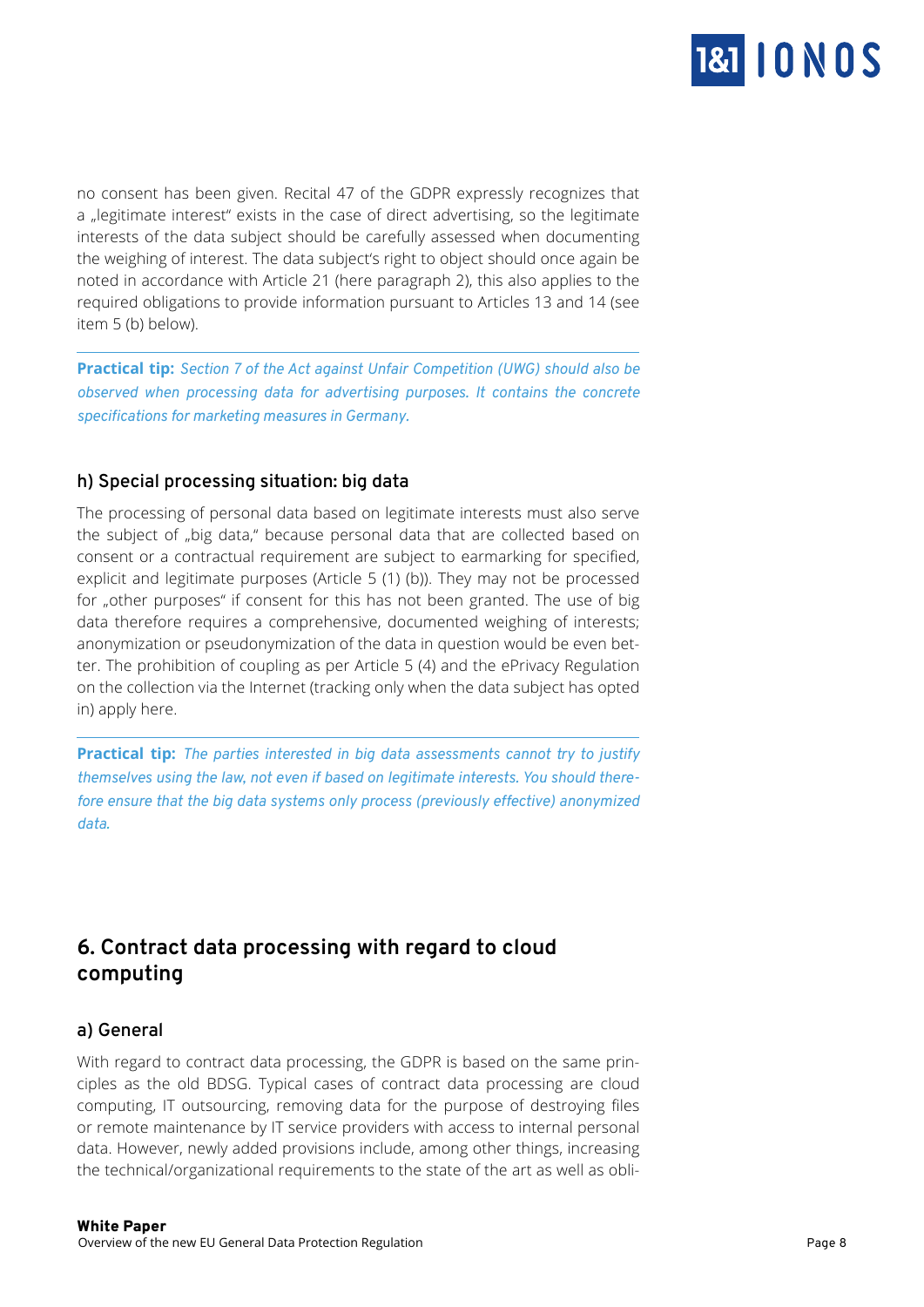

<span id="page-8-0"></span>gations of cooperation for reporting requirements and data protection impact assessments.

### **b) Obligations**

The admissibility of contract data processing is now regulated in Article 28, according to which the company has to evaluate the appropriateness of a processor to see whether it offers sufficient guarantees that it has implemented appropriate technical and organizational measures to ensure sufficient data protection. An approved code of conduct as per Article 40 or certification as per Article 42 are acceptable proof of this. In addition, a contract must be concluded with the contract data processor in written or (and this is new) in electronic form about the job, which is bound by instructions. The contents of the contract are stipulated in Article 28 (3). The processor may only engage another processor with the prior specific authorization of the controller. The processor shall initially be fully liable for any data protection infringements, as governed in Article 28 (10); this also applies to administrative fines (Article 82). In addition, the processor now also must maintain a record of processing activities for all of the categories under its responsibility, which must be made available to the supervisory authorities on request (Article 30 (2)). The processor has its own reporting requirements to the controller in the event of data breaches, which could result in administrative fines (Article 83 (4) et seq.).

**Practical tip:** *There are still many (even large) companies that are still at square one when it comes to contract data processing and do not even have written contract data processing contracts with their service providers and freelance employees even though they have system access. Remember that the supervisory authorities frequently audit with regard to contract data processing and very frequently find things. This should be your number one priority. Note that contract data processing does not just mean that data are actively sent outside the company (like with cloud computing), but rather passive data access from outside the company (e.g. remote maintenance by a software manufacturer, remote access for freelance employees) is also a data transfer that must be performed in conformity with the law. Global companies in particular should pay attention to their due diligence obligations with international data transfers (see item 6 (c) below).*

Many German companies consider the exchange of personal data in a company to be privileged ("company privilege"), in other words, they do not feel it requires special arrangements. This assumption is incorrect. The old BDSG as well as the new GDPR do not grant company privilege. The same legal provisions as the ones for the exchange of data between any companies of a group company also apply to the exchange of data between any unrelated companies. If a French parent company wants to access its German subsidiary's data, then this is a transfer of personal data from German to French servers and requires the data subject's consent or legal permission (see item 3 (c) above). However, if the processing is based on legitimate interests, Recital 48 may help, which stipulates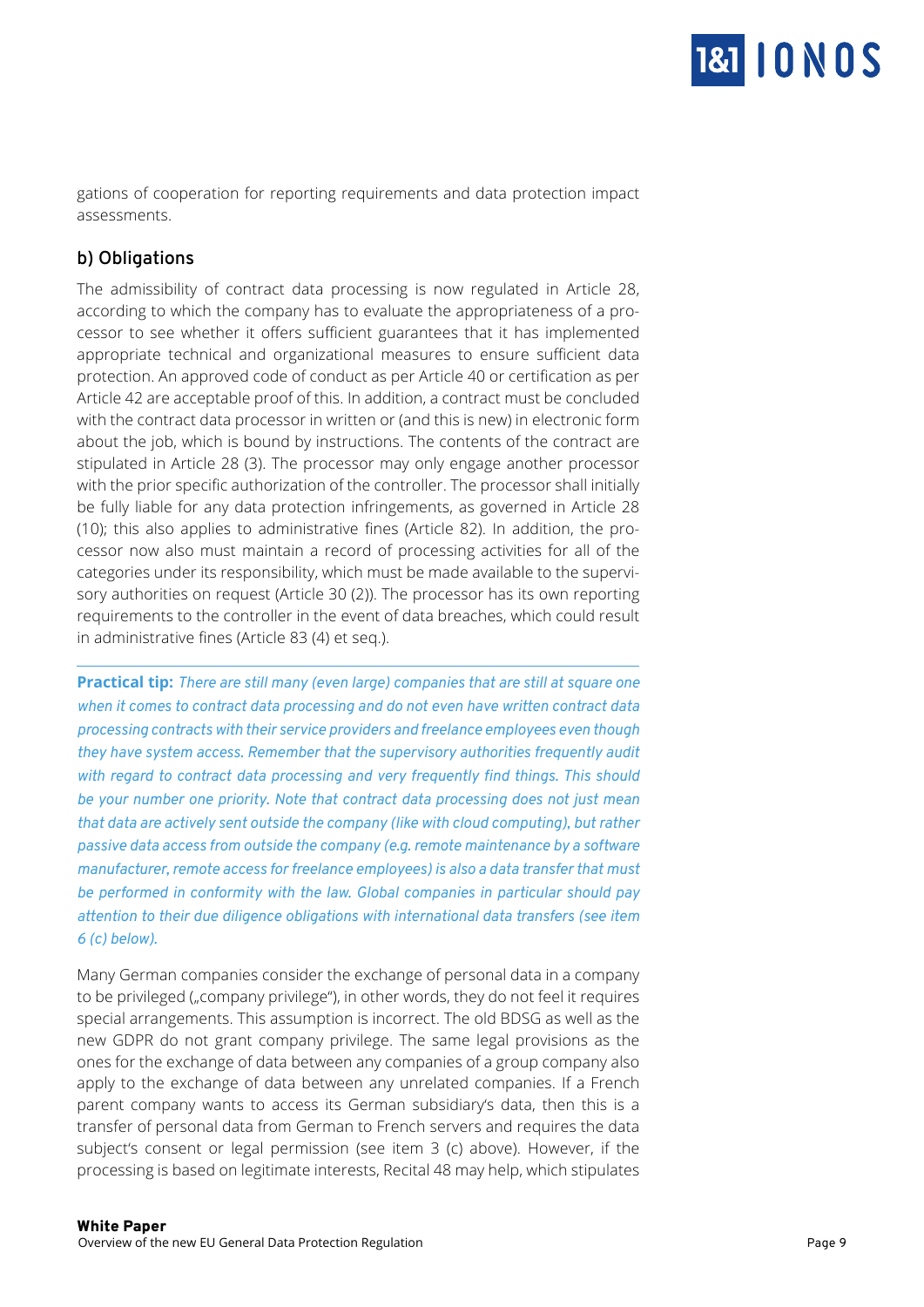

<span id="page-9-0"></span>that the transmitting of personal data within the group is recognized as a "legitimate interest."

**Practical tip:** *Up to now there have been very few groups (especially international groups) that have achieved compliance when it comes to the subject of data transfers. You should therefore review all of the data transfers within the group and establish the legal basis for the transmitting of data (e.g. through standard contractual clauses, see the following section).*

### **c) Transfer of data to third countries**

Even the new GDPR requires an existing and sufficient level of data protection for the transfer of personal data to locations outside the EU (Article 44 et seq.). Companies cannot therefore hire cloud providers with servers located outside the EU unless special prerequisites are met. On the one hand, an **adequacy decision** by the EU Commission may be considered, which currently applies to the countries of Andorra, Argentina, Canada, Switzerland, the Faroe Islands, Guernsey, Israel, the Isle of Man, Jersey, New Zealand and Uruguay. A data transfer can therefore be carried out into these countries without any further safeguarding, provided the prohibition subject to authority approval is observed (see item 3 (a) above). Furthermore, an appropriate level of data protection can be achieved outside the EU using so-called **standard contractual clauses**, which are adopted by the Commission (or by supervisory authorities) and signed by the recipient of the data. It is also possible to achieve an adequate level of data protection through internal data protection regulations (Article 47) or "binding corporate rules." In doing so, all of the group companies are brought into compliance with the GDPR data protection principles and the entire set of guidelines is then reviewed by the relevant supervisory authority. If the supervisory authority feels that they meet the requirements, it will approve the set of guidelines, which ensures the required, appropriate level of data protection in group companies in third countries. The newest additions, however, are the **codes of conduct** and **certifications** (Article 46 (2) (e/f)), which the supervisory authorities can approve and which are then used as the legal basis for creating the required, appropriate level of data protection.

**Practical tip:** *This also includes the EU-US Privacy Shield. The EU Commission has thus equipped all of the member US companies with an adequate level of data protection. However, please remember that (as of August 2017) the Privacy Shield as well as the standard contractual clauses are currently being challenged in court and the latter in particular may possibly be declared invalid in 2017 or 2018, which would then create an acute need for action if you store personal data in the United States or other third countries.*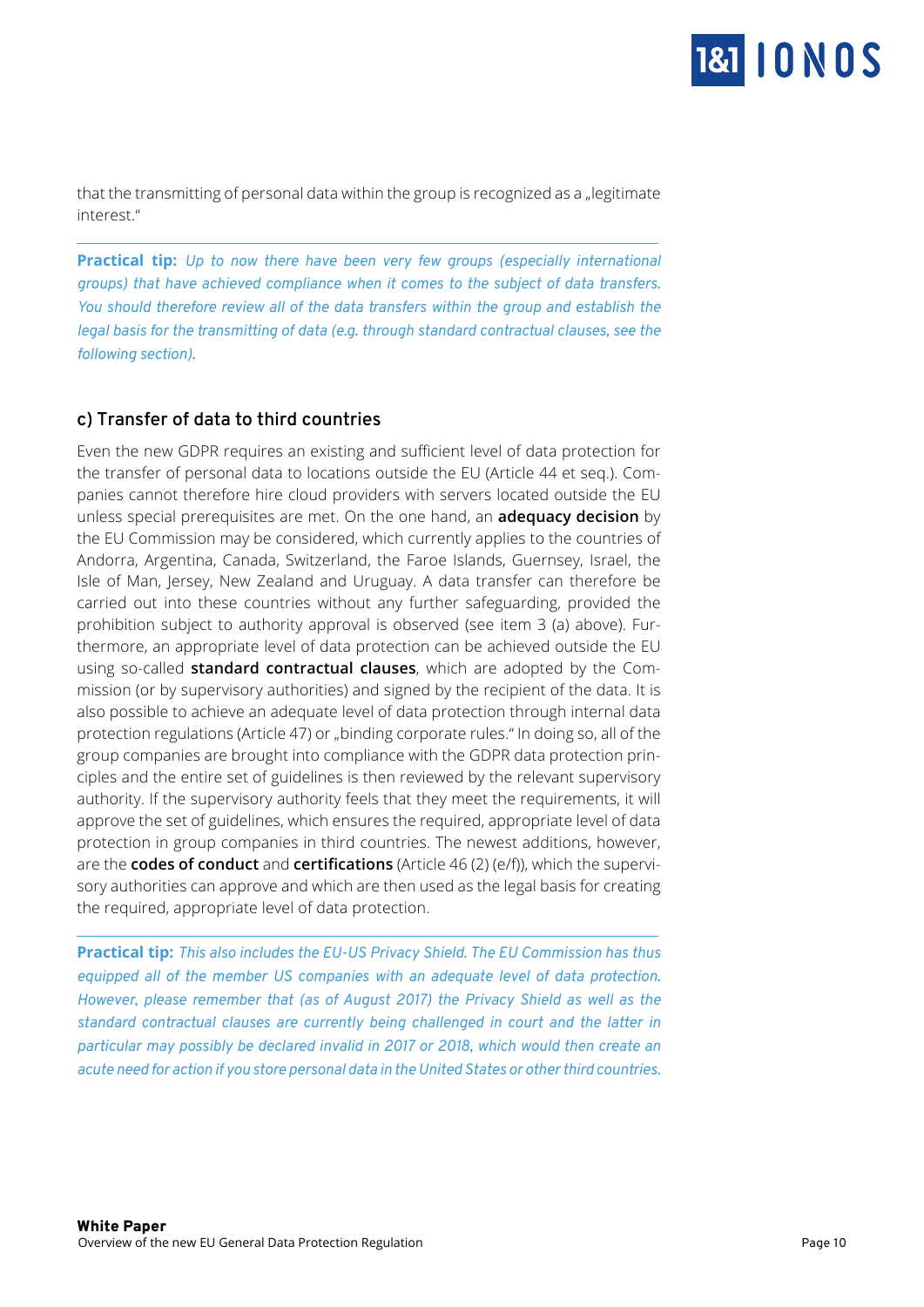

# <span id="page-10-0"></span>**7. Organizational measures**

### **a) Documentation obligations**

Companies have had extensive documentation obligations imposed on them by the new GDPR. For example, according to Article 30, they must maintain a (at least electronic) **record of their data processing activities** that includes, among other things, the company's contact details, the purposes of the respective processing, a description of the categories of data subjects and data, transfers of personal data to third countries or international organizations, time limits for erasure of the data and a description of the technical and organizational measures. In the case of video surveillance this must be performed in each case (Section 4 BDSG-new). However, companies that do not regularly process personal data and employ fewer than 250 employees are exempt from the obligation to maintain a record in accordance with Article 30 (5). This exception only applies to a few German companies, though, since regularly processing personal data has become standard these days (e.g. maintaining a company's own customer or employee database). In addition, according to Article 5 (2), companies are responsible for their compliance ("**accountability**"). In contrast to the previous provisions in the BDSG companies are now obligated to prove their compliance with the GDPR principles in Article 5 (1) to the supervisory authorities, especially the "lawfulness of the processing," which is a de facto reversal of the burden of proof.

**Practical tip:** *This also includes the EU-US Privacy Shield. The EU Commission has thus equipped all of the member US companies with an adequate level of data protection. However, please remember that (as of August 2017) the Privacy Shield as well as the standard contractual clauses are currently being challenged in court and the latter in particular may possibly be declared invalid in 2017 or 2018, which would then create an acute need for action if you store personal data in the United States or other third countries.*

### **b) Obligation to provide information**

According to Article 13, before their personal data are collected the data subjects must be thoroughly **informed** about the planned use, including the contact details of the company, the purposes and the legal basis for the processing, if necessary disclosing the "legitimate interest," the fact that the data may be transferred to third countries and the legal basis for the transfer, the period for which the personal data will be stored and/or the criteria used to determine that period or the existence of data subject rights. If the data are not obtained directly from the data subject, then, in accordance with Article 14, the controller must also provide the data subject with the source from which the data originates and what categories of personal data are affected. The above obligations to provide information shall not apply if the data subject already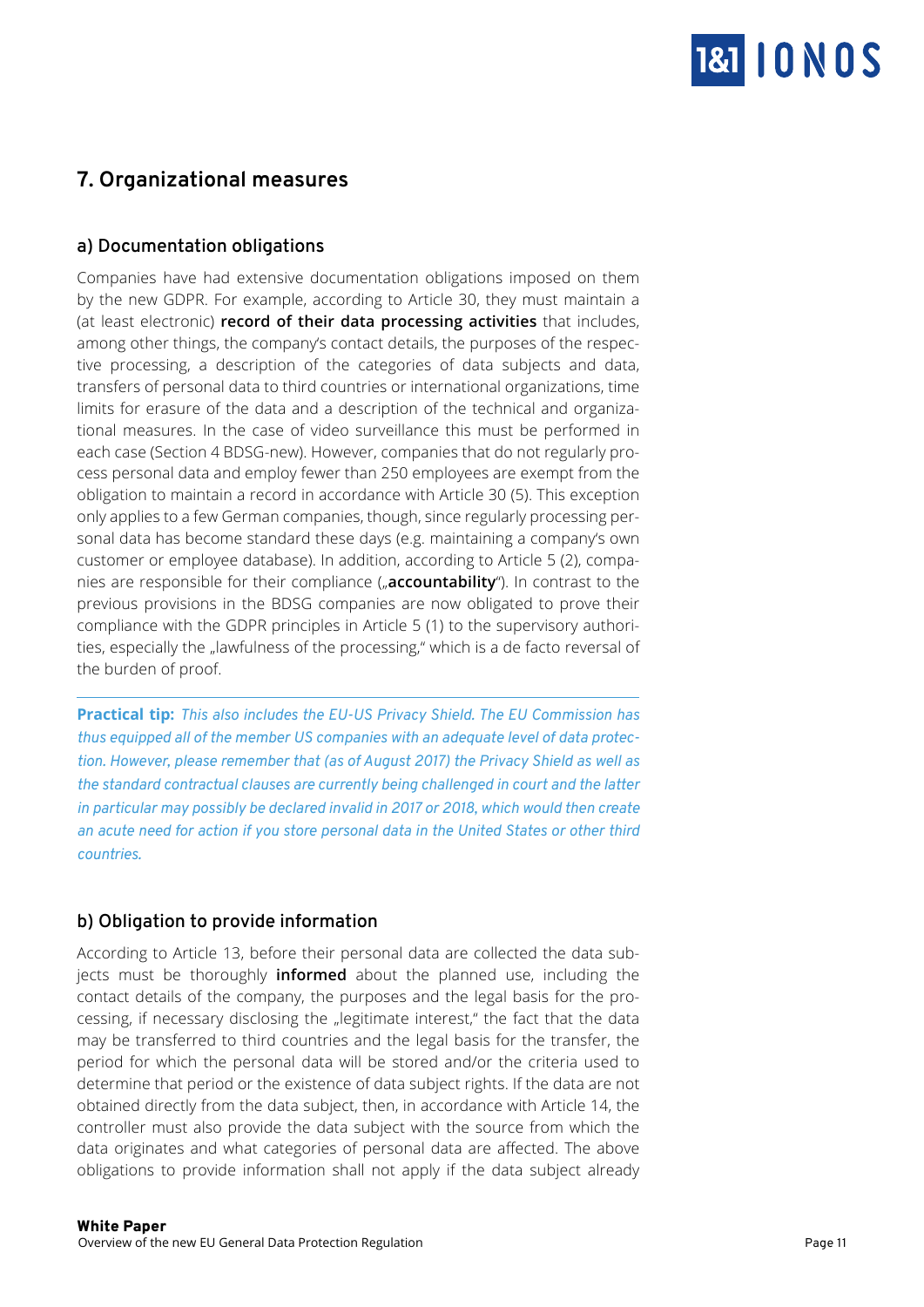

<span id="page-11-0"></span>has that information or if the direct provision of such information would prove impossible or would involve a disproportionate effort. Further exceptions are listed in Sections 32 and 33 BDSG-new. **Formally**, with the obligations to provide information it must be noted that the information be precise, readily available and provided in clear and simple language (see Article 12). If the target group is children, the information must be provided in language that they can easily understand. The information should be in written form, but electronic form is also permitted on the Internet; it may only be in verbal form in exceptional cases. However, in accordance with Article 21 (4), instructions on the rights to object shall be presented separately from any other information. In accordance with Article 14 (3), if possible, the information must be provided at the time it is obtained, but at the latest within a reasonable period (no more than 1 month) after obtaining the personal data.

**Practical tip:** *All of the texts about the rights and obligations under the data protection law must be revised, because of the new changes stipulated in the new Articles 13 and 14. Please remember that, as per Article 39, the data protection officer is only obligated to "monitor, inform and advise," and not to draw up the documents related to data protection. This is the job of the executives who, if needed, can delegate it to the legal department.*

### **c) Data protection impact assessment**

Article 35 of the GDPR introduces a duty to provide a data protection impact assessment in the event that a concrete type of processing is likely to result in a high risk to the rights and freedoms of the data subjects. According to Recital 75, a high risk like this is one where the processing may give rise to discrimination, identity theft, financial loss, damage to reputations or profile building using location information. Controllers must give the supervisory authorities a list of the processing activities in which an impact assessment is normally carried out (black list). In addition to a systematic description of the processing operations, a data protection impact statement (previously called "prior vetting") must also contain the purposes of the processing. Based on this, the interests of the company in said processing (e.g. introducing video surveillance) must be weighed against the interests of the data subjects in refraining from processing the data. This weighing of interests must be documented.

**Practical tip:** *For a specific approach to the data protection impact assessment read the practical information from the supervisory authorities in [Bavaria](https://www.lda.bayern.de/de/datenschutz_eu.html) or [Baden-Wuert](https://www.baden-wuerttemberg.datenschutz.de/dokumente-der-datenschutzkonferenz/)[temberg.](https://www.baden-wuerttemberg.datenschutz.de/dokumente-der-datenschutzkonferenz/) They frequently contain good practical tips.*

### **d) Reporting requirements for data breaches**

Data breaches can happen at any time. Security flaws in web applications are exploited to gain full access to company systems or hard drives are stolen from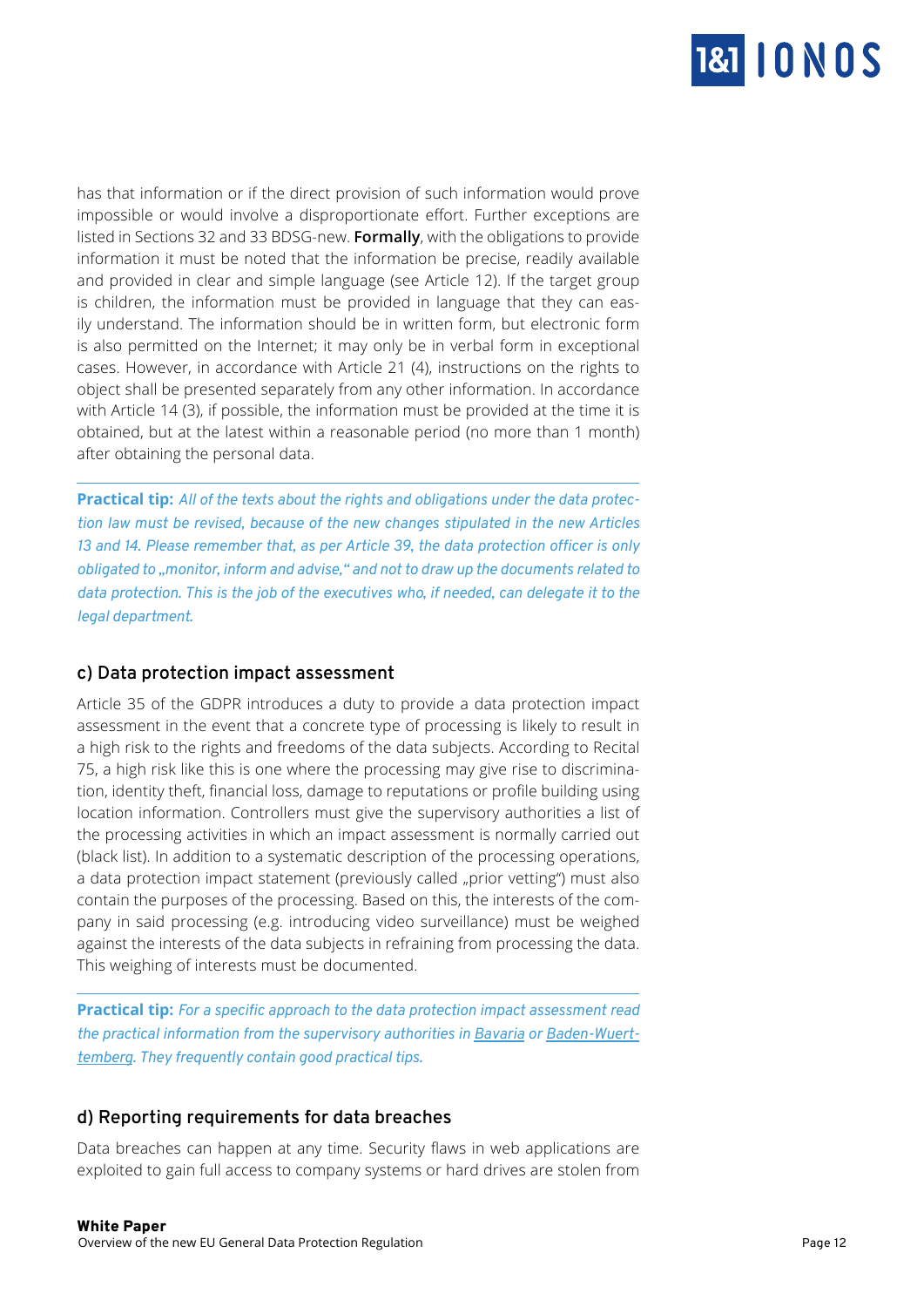

<span id="page-12-0"></span>the server room. While only sensitive data are affected by the reporting requirement today in accordance with Section 42a BDSG, companies must also note the reporting requirements for normal personal data in accordance with Articles 33 and 34. As such, a report must be submitted to the responsible supervisory authority after **each data protection violation** unless the data breach is not likely to result in a risk for the data subjects. However, if there is a "high risk" to their rights and freedoms then the data subject must also be informed. This shall not apply if appropriate technical and organizational measures were taken to prevent similar data protection breaches in the future or effective measures to limit the damage were taken and that eliminated the high risk. According to the new principle of the **one stop shop** (Article 56), the **lead supervisory authority** is the one at the location of the "main establishment" and is then considered the contact partner for all of the group's questions concerning data protection law. The report must be submitted immediately, but no later than within 72 hours, and must contain certain information such as the type of data breach, the categories of personal data are affected, the number of data subjects and data sets.

**Practical tip:** *Create a data sheet with a description of the process for your employees so that they immediately know what to do when there is a data breach.*

### **8. Technical measures**

### **a) Technical requirements**

Technical data protection is regulated in Article 32. It is primarily about IT's classic protection objectives like confidentiality, integrity and availability, which was already taken into consideration in the old BDSG. It now includes the objective of "resilience of the systems"; these systems must be so resilient that their functioning is ensured even during heavy access or use as well as external cyber attacks. Appropriate technical and organizational measures shall be implemented in accordance with Article 32 to fulfill the requirements in accordance with data protection law while keeping in mind the state of technology and implementation costs.

**Practical tip:** *Until the supervisory authorities have published concrete specifications on the practical implementation of Article 32, companies can use the VDS Guideline [VdS 3473](https://vds.de/fileadmin/vds_publikationen/vds_3473_web.pdf), which has a good 38-page overview of the required measures, to orient themselves.*

### **b) Certification**

With the technical requirements the question of how companies can prove their compliance arises, especially when taking accountability into account in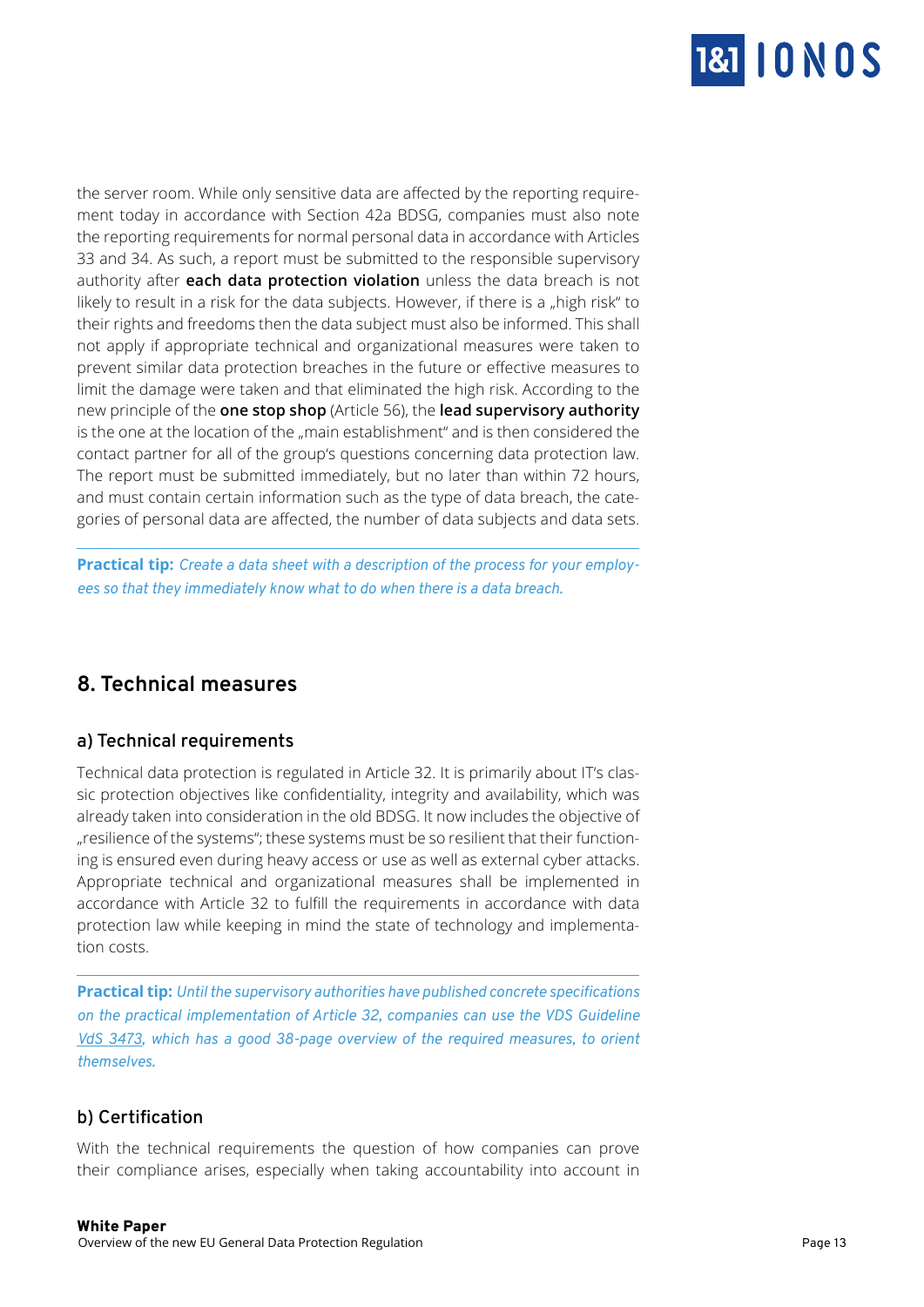

<span id="page-13-0"></span>accordance with Article 5 (2). Article 32 (3) offers assistance here, which states that approved codes of conduct or certification procedures can be used as a factor to demonstrate compliance. Codes of conduct or certification procedures like these do not exist yet (as of August 2017). However, it can be assumed that once the GDPR goes into effect they will soon be developed and approved by the supervisory authorities so that in the future a construct will be available to demonstrate compliance with the requirements set out in Article 32. The approval requirements for certification bodies are governed in Section 39 BDSGnew.

**Practical tip:** *Keep an eye out on what happens in the coming months. It can be assumed that the initial certification procedures for the GDPR may still be offered in 2017. You can find a current overview of GDPR certifications on the [Stiftung Daten](https://stiftungdatenschutz.org/zertifizierung/zertifikate-uebersicht/)[schutz](https://stiftungdatenschutz.org/zertifizierung/zertifikate-uebersicht/) (data protection foundation) website.*

### **c) Data portability**

Data subjects have a new right to data portability in accordance with Article 20. They can therefore receive the personal data concerning them from the company in a structured, commonly used and machine-readable format. They also have the right to transmit that data directly to a new provider. The technical requirements for this format are not yet clearly defined, but it is expected that the supervisory authorities will publish the corresponding specifications prior to May 2018.

**Practical tip:** *You will have to adapt your IT systems at this point. Starting in May 2018, personal customer or employee profiles will have to be designed in such a way in terms of technology that they will be able to be published very quickly. If you use providers, you should avoid lock-in effects and expressly include the right to data portability in the contracts.*

### **d) Privacy by design, privacy by default**

In the future, companies will have to comply with data protection requirements at the product development stage. Article 25 states that the appropriate technical and organizational measures must be implemented "at the time of the determination of the means for processing" (i.e. in the development stage) to ensure compliance with data protection ("privacy by design"). If there are configuration options in the product, then you should choose the default setting that is required to fulfill the purpose of the processing ("privacy by default"). The principle of data minimization should be taken into consideration here. Both privacy by design and privacy by default were developed with administrative fines in mind in the GDPR (and that is new), which underscores their importance in the eyes of the EU Commission.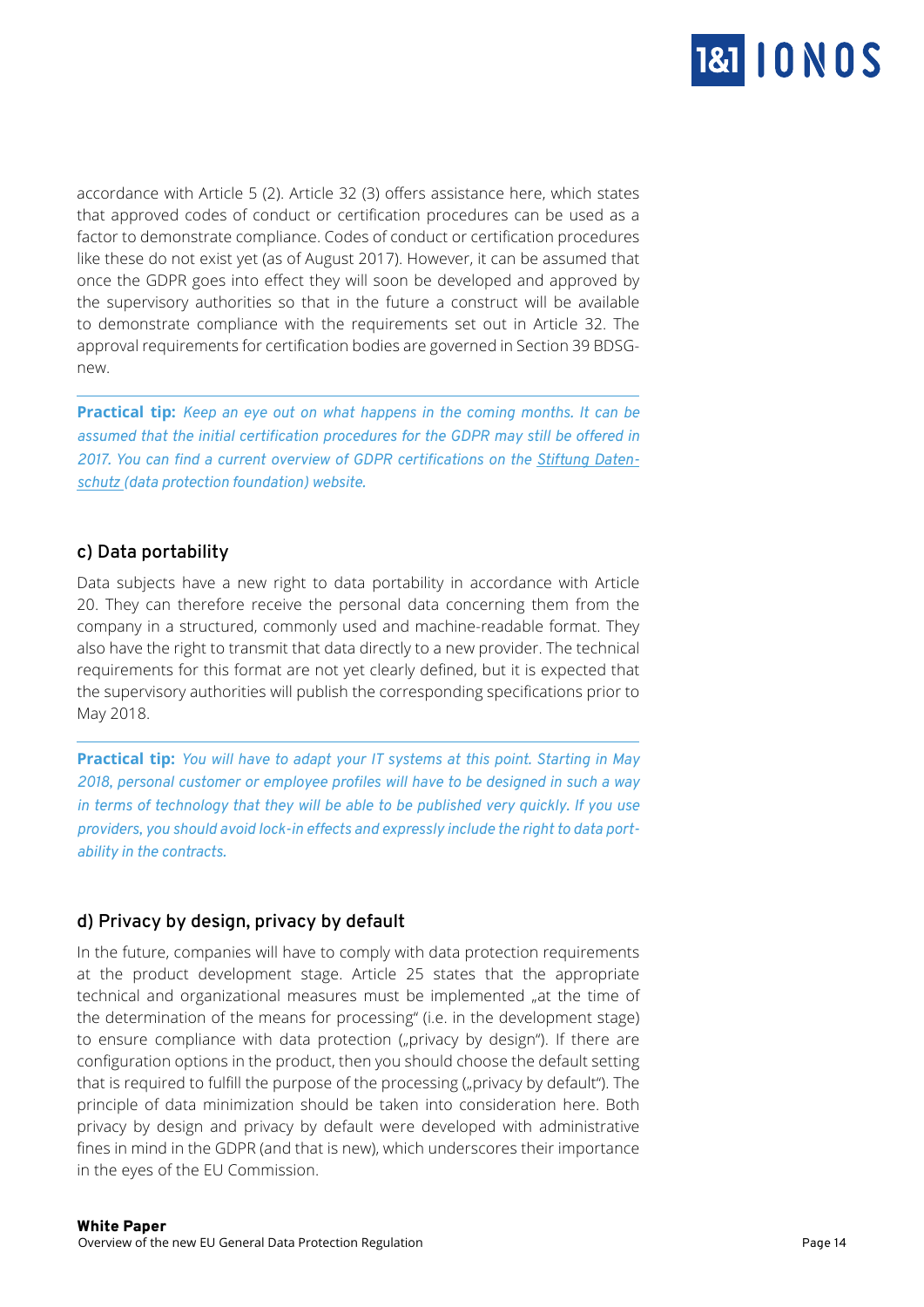

**Practical tip:** *Train your development department and make a close connection with the data protection department available. The supervisory authorities will be looking closely to see whether or not you have already implemented the basic principles of data protection law in the development and production process.*

### **9. Rights of the data subjects**

<span id="page-14-0"></span>

Data subject rights are being strengthened by the GDPR. Not only can they view their data at any time, but can also actively influence that data. According to Articles 13 and 14, companies have the obligation to explain to the data subjects in detail what exactly is going to happen with the data before the data are collected (**information obligation**, see item 5 (b) above). If the data subject's data was already collected by the company, the subject has the **right of access** to the data for free as per Article 15 (see exceptions in Section 34 BDSG-new) as well as the right to rectification of incorrect data as per Article 16. If storage of the data in question is no longer necessary, consent is withdrawn or the processing is unlawful, the data subject can also demand **erasure** of the data in accordance with Article 17 (see the additions to this as per Section 35 BDSG-new). The company must then also inform the companies to which it has sent the data in question (**right to be forgotten**, Article 17 (2)). According to Article 18, instead of erasing the data, **restriction of processing** is another option when the data in question has to remain stored for legal reasons. Finally, the data subject also has the **right to object** in accordance with Article 21, such as when the data are being processed based on legitimate interests. In accordance with Article 12 (3), the above rights must be complied with within one month after receipt of the request.

**Practical tip:** *The data subjects have extensive rights and can even expect a response from the company within one month. You should therefore create internal systems that make it possible to respond to data subjects' requests concerning data protection very quickly and with minimum effort. If you use providers you should ensure that the contracts include their obligation to cooperate with requests from data subjects.*

### **10. Data protection officer**

The GDPR stipulates the obligation to appoint a company data protection officer ("DPO") only in exceptional cases, including, among other things, in the case where the comprehensive and systematic monitoring of people is one of the company's core activities. However, German lawmakers have adopted their own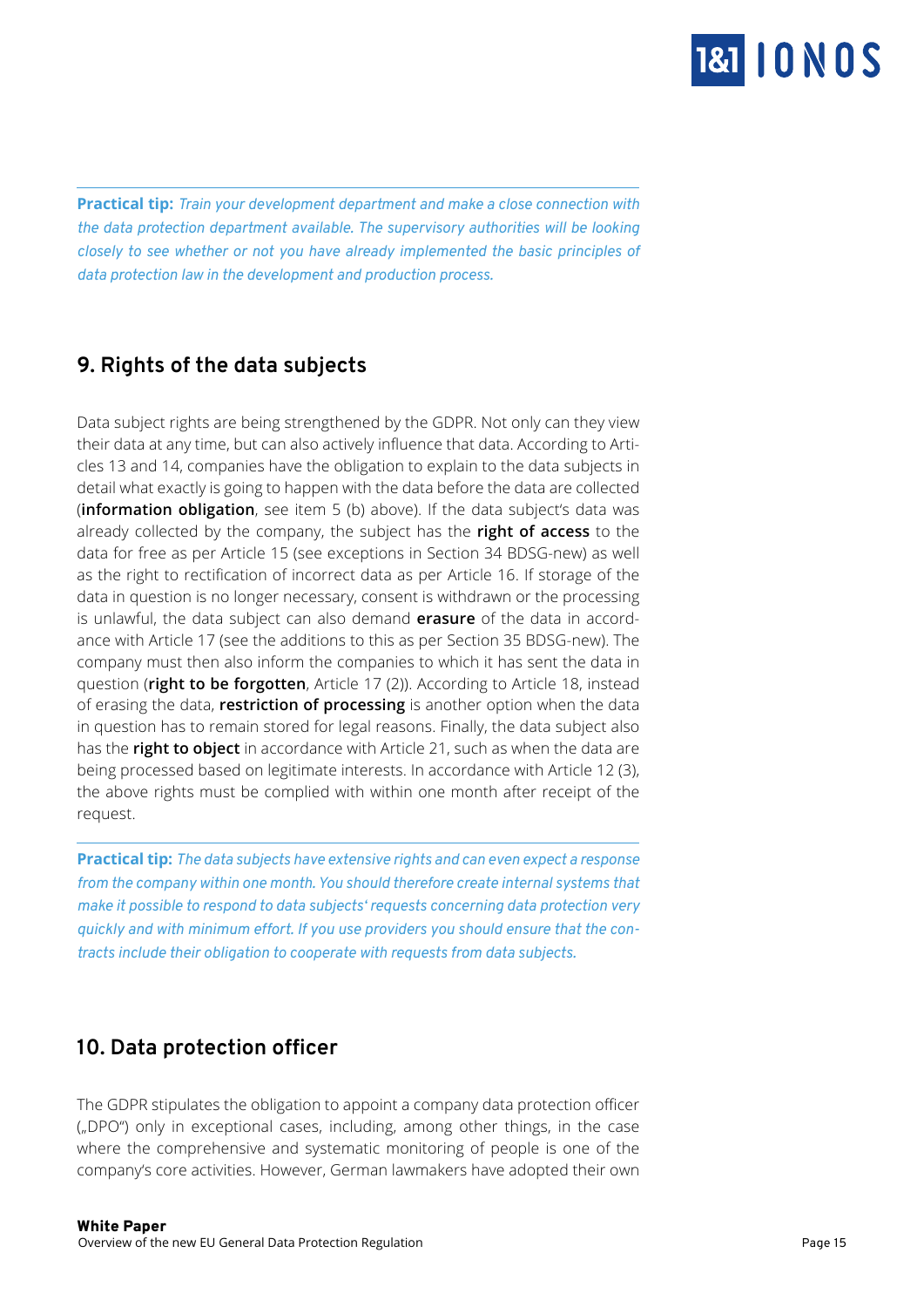

<span id="page-15-0"></span>rule for this and specified in Section 38 BDSG-new that all companies with at least 10 employees who are permanently employed to automatically process personal data (e.g. because they work with their own e-mail account) must appoint a DPO. The DPO must be appointed based on his/her professional qualifications and expertise in the field of data protection law as well as his/her ability to meet legal requirements. His/her contact details must be published (this is new) and communicated to the supervisory authorities. The DPO reports directly to the highest management level and cannot be recalled or discriminated against because of his/her position.

**Practical tip:** *The data protection officer does not mandatorily have to come from inside the ranks of the company. A consulting firm or a law firm can also be appointed as an "external data protection officer." This way you also outsource the liability for the areas of "monitoring, informing and advising" to the service provider, which lowers your own risk.*

### **11. Sanctions**

The GDPR provides the supervisory authorities with a wide range of sanction options. In contrast with the old BDSG, the supervisory authorities are instructed to impose sanctions for infringements of data protection laws (Recital 148), unless the infringements are minor ones. Administrative fines of **up to EUR 20 million or 4% of the company's global sales (or group's global sales)** may be imposed against the company in question as well as against an IT service provider the company hires (contract data processor), provided it is responsible for the data protection violation. Relevant previous violations have an effect on the amount of the fine as well as a company's lack of cooperation with the supervisory authority. Section 43 BDSG-new governs its own sanctions in the area of consumer credit if a company fails to properly comply with notification and information requirements. Section 42 BDSG-new includes provisions that punish criminal behavior, such as prohibited commercial behavior and acts with the intention of enrichment and malice.

**Practical tip:** *The supervisory authorities will not immediately impose administrative fines in the millions; SMEs that commit common violations such as defective contract data processing can more likely expect fines of thousands or tens of thousands. However, the consequences to a company's reputation from data breaches are much worse, because the media enjoys reporting on these. Companies should also take into account that a well regulated data protection system is an ideal basis for the current wave of digitalization, because transparent and tidy data administration makes it possible to quickly and effectively use digital tools such as predictive analytics or artificial intelligence.*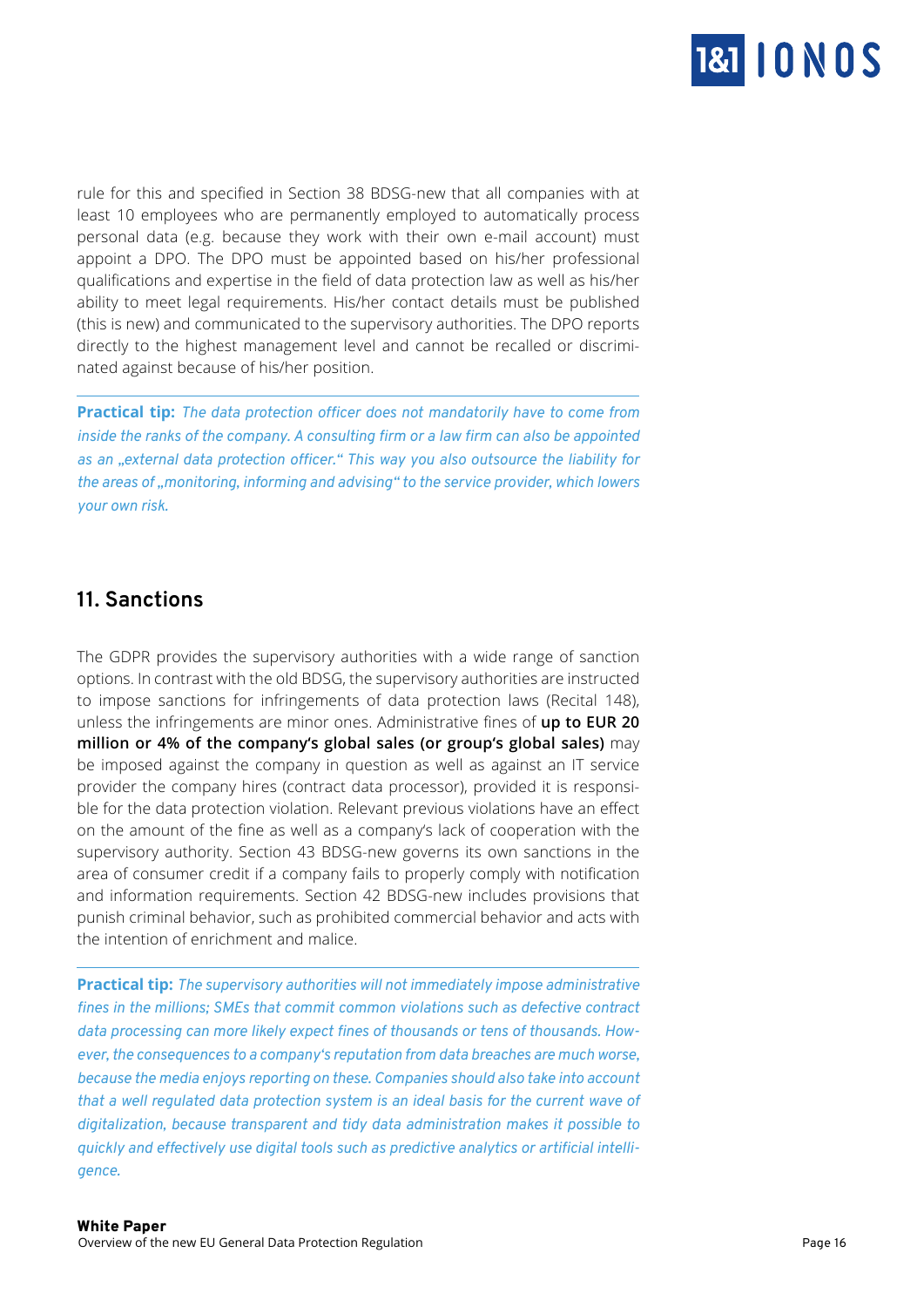

# <span id="page-16-0"></span>**12. Outlook**

The GDPR and the new BDSG enter into force on May 25, 2018. The supervisory authorities have already announced that they will not grant any grace periods (sanction-free transition periods to implement the laws). Companies should also note the upcoming ePrivacy Directive, which also enters into force on May 25, 2018. It will replace the existing ePrivacy Directive 2002/58 and Directive 2009/136 on the use of cookies and essentially introduces the obligation of using an opt-in solution for the use of cookies on websites (in other words, getting visitors' express consent which, however, can also be done by using predefined browser settings).